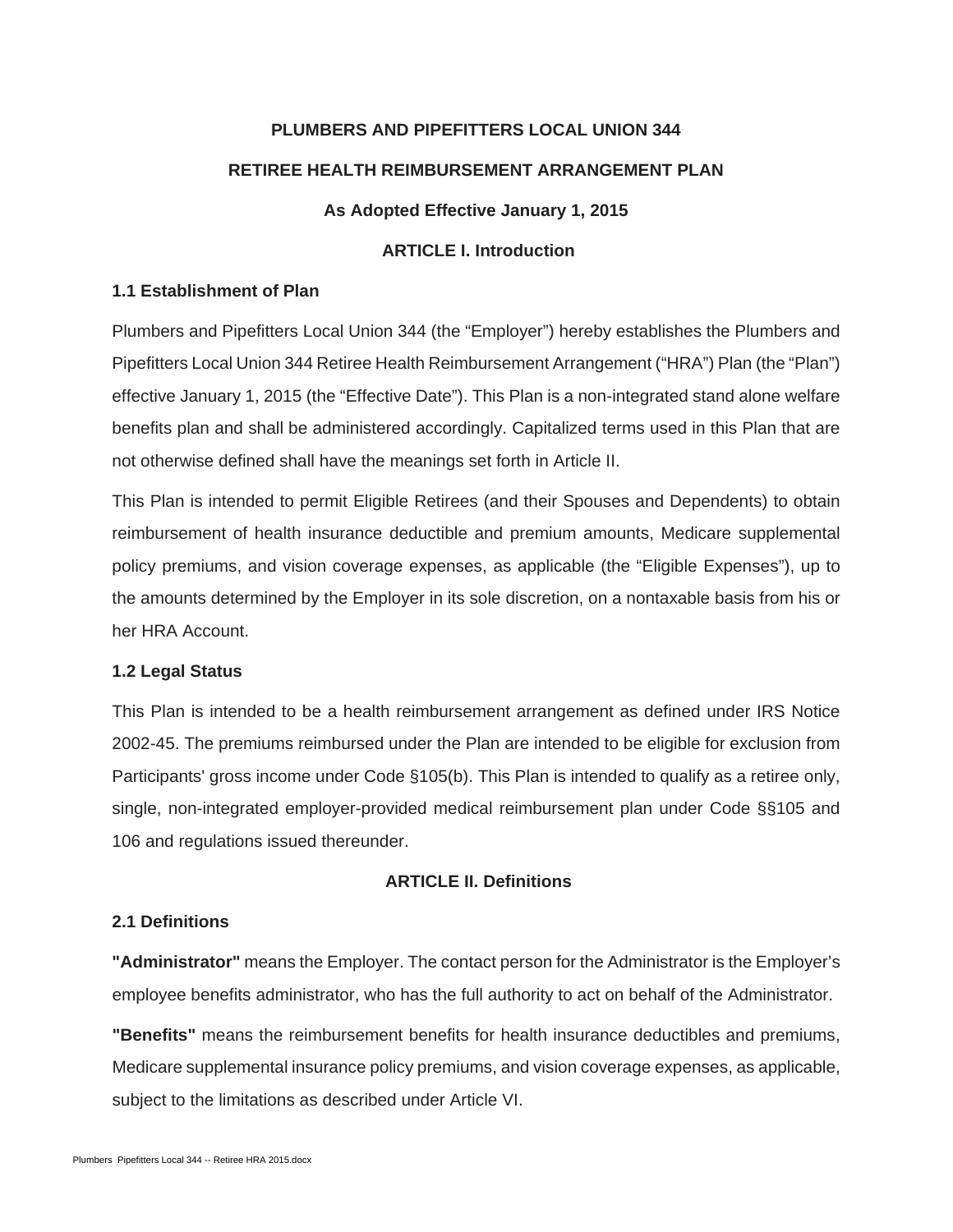**"Code"** means the Internal Revenue Code of 1986, as amended.

**"Covered Individual"** means, for purposes of Article VII, a Participant.

**"Dependent"** shall mean any person described below:

- (1) Spouse**.** An individual who meets the legal definition of a Spouse determined under either federal or state law. In order to determine whether a valid marriage exists under federal or state law, the Participant must provide a copy of the first page (income amounts blacked out) of either a federal or state tax return filed within the last year with the same home address indicating a married filing status to the Administrator. A common law spouse qualifies as a spouse under this Plan only if a Participant and his/her spouse deliver to the Administrator a notarized affidavit evidencing their common law marital status.
- (2) Child(ren). Child(ren) shall mean the following:
	- An Eligible Retiree's natural child(ren) who have not attained age 27 by the end of the calendar year.
	- An Eligible Retiree's stepchild(ren), meaning an Eligible Retiree's Spouse's child(ren) who have not attained age 27 by the end of the calendar year, or an earlier age if the Eligible Retiree's marriage to the stepchild's natural parent ends other than due to the death of either the Eligible Retiree or the Eligible Retiree's Spouse.
	- An Eligible Retiree's adopted child(ren), meaning an Eligible Retiree or his or her Spouse have adopted such child(ren) or such child(ren) are placed for adoption with them, and until the end of the calendar year in which the child(ren) attain age 27. An Eligible Retiree or his or her Spouse must be one of the adopting parents, the child must have been place in the Eligible Retiree's or the Spouse's custody, and the adoption proceeding must have assigned the responsibility for benefits coverage to the Eligible Retiree or the Spouse.
	- An Eligible Retiree's child covered by a Qualified Medical Child Support Order ("QMCSO"), meaning an Eligible Retiree's child(ren) on whose behalf a QMCSO has been entered or issued, indicating that coverage must be provided by the Eligible Retiree until the earlier of the following: 1) the child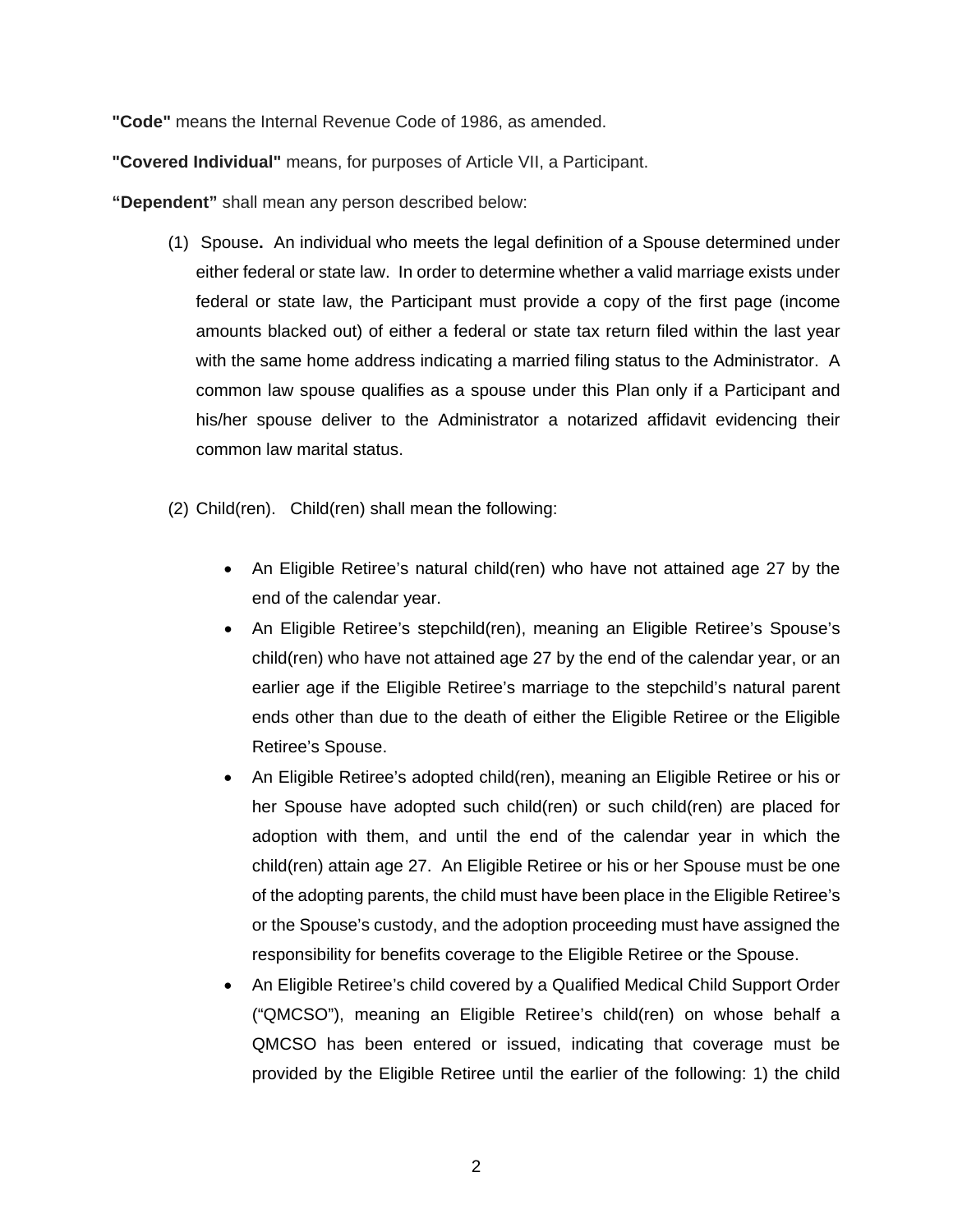covered by the QMCSO is no longer so covered; or 2) the end of the calendar year in which the child turns 27 years of age.

- Other Eligible Dependent, meaning the person who is not the Eligible Retiree's child (or the child of the Eligible Retiree's Spouse to whom the Eligible Retiree is related), for whom the Eligible Retiree have been appointed legal guardian by a court, who is the Eligible Retiree's dependent for federal income tax purposes and is under 25 years of age.
- An Eligible Foster Child who is placed with the Eligible Retiree or with the Eligible Retiree's Spouse by an authorized placement agency or by judgment decree, or other order of any court of competent jurisdiction until the end of the calendar year in which the child attains age 27 or is no longer authorized to be in the care of the employee or employee's spouse.
- Incapacitated person. An Eligible Retiree's child(ren) or other eligible dependent(s) who is physically or mentally incapable of self-support while remaining incapacitated, as long as you remain an Eligible Retiree and so long as (i) the child or other eligible dependent was enrolled in the Plan prior to the end of the calendar year in which the child turned age 27 (for natural, adopted and stepchildren), or attained age 25 (for other eligible dependents), as the case may be, and remained covered through such age; and (ii) the child or other eligible dependent satisfies the criteria for eligibility under one of the categories described above but for his or her age.

A child will no longer be a Dependent on the last day of the month (or the last day of the calendar year, as applicable) in which the limiting age is reached. Dependent coverage does not include benefits for grandchildren (unless such children are under an Eligible Retiree's legal guardianship).

(3) In addition to the above limitations, Dependent does not include the spouse or child if eligible for coverage under the Employer's employer-sponsored group health plan as an employee of the Employer.

For purposes of coverage under this Plan, if both parents are Participants, a Dependent shall only be covered as a Dependent under this Plan by one parent.

**"Effective Date"** of this Plan has the meaning described in Section 1.1.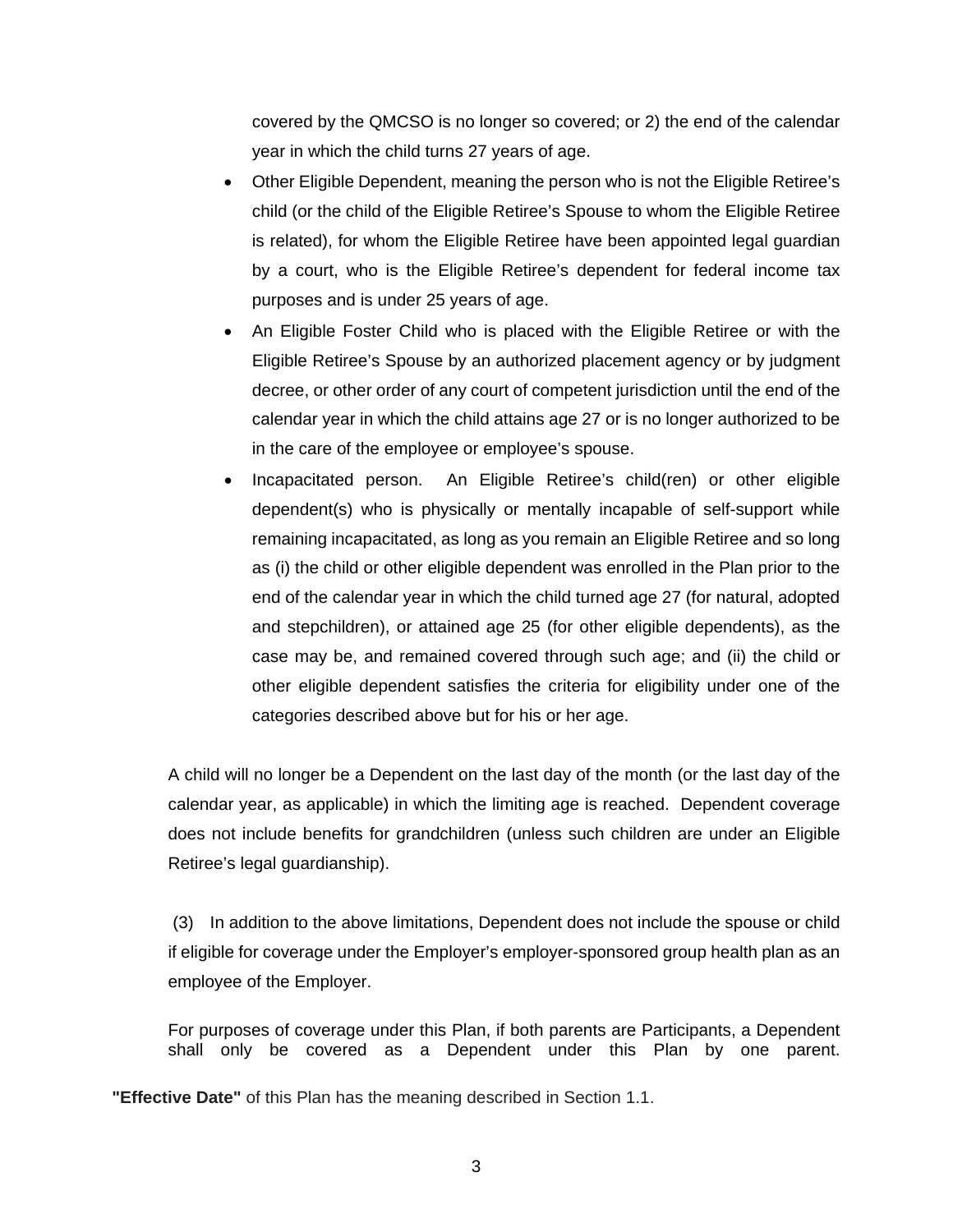**"Electronic Protected Health Information"** has the meaning described in 45 CFR §160.103 and generally includes Protected Health Information that is transmitted by electronic media or maintained in electronic media. Unless otherwise specifically noted, Electronic Protected Health Information shall not include enrollment/disenrollment information and summary health information.

**"Eligible Expenses"** shall mean the following:

- (1) For Eligible Retirees who have not reached age 65 (and their Spouses and Dependents), the premium and deductible amounts paid for the purchase and benefit of health insurance through an Employer-approved insurance company or provider, and expenses related to the purchase of vision care, as applicable; or
- (2) For Eligible Retirees who are age 65 and over (and their Spouses and Dependents), a portion of the premium amounts paid for the purchase of a Medicare supplemental insurance policy through an Employer-approved insurance company or provider, and expenses related to the purchase of vision care, as applicable.

As explained more fully in Article VI, reimbursement for Eligible Expenses shall not exceed the dollar limits set by the Employer in its sole discretion.

**"Eligible Retiree"** means a retired Employee eligible to participate in this Plan, as provided in Section 3.1.

**"Employer"** has the meaning described in Section 1.1.

**"Enrollment Form"** means the form provided by the Administrator for the purpose of allowing a Participant to participate in this Plan.

**"ERISA"** means the Employee Retirement Income Security Act of 1974, as amended.

**"Highly Compensated Individual"** means an individual defined under Code §105(h), as amended, as a "highly compensated individual" or "highly compensated employee."

**"HIPAA"** means the Health Insurance Portability and Accountability Act of 1996, as amended.

**"HRA"** means a health reimbursement arrangement as defined in IRS Notice 2002-45.

**"HRA Account"** means the HRA Account described in Section 6.3.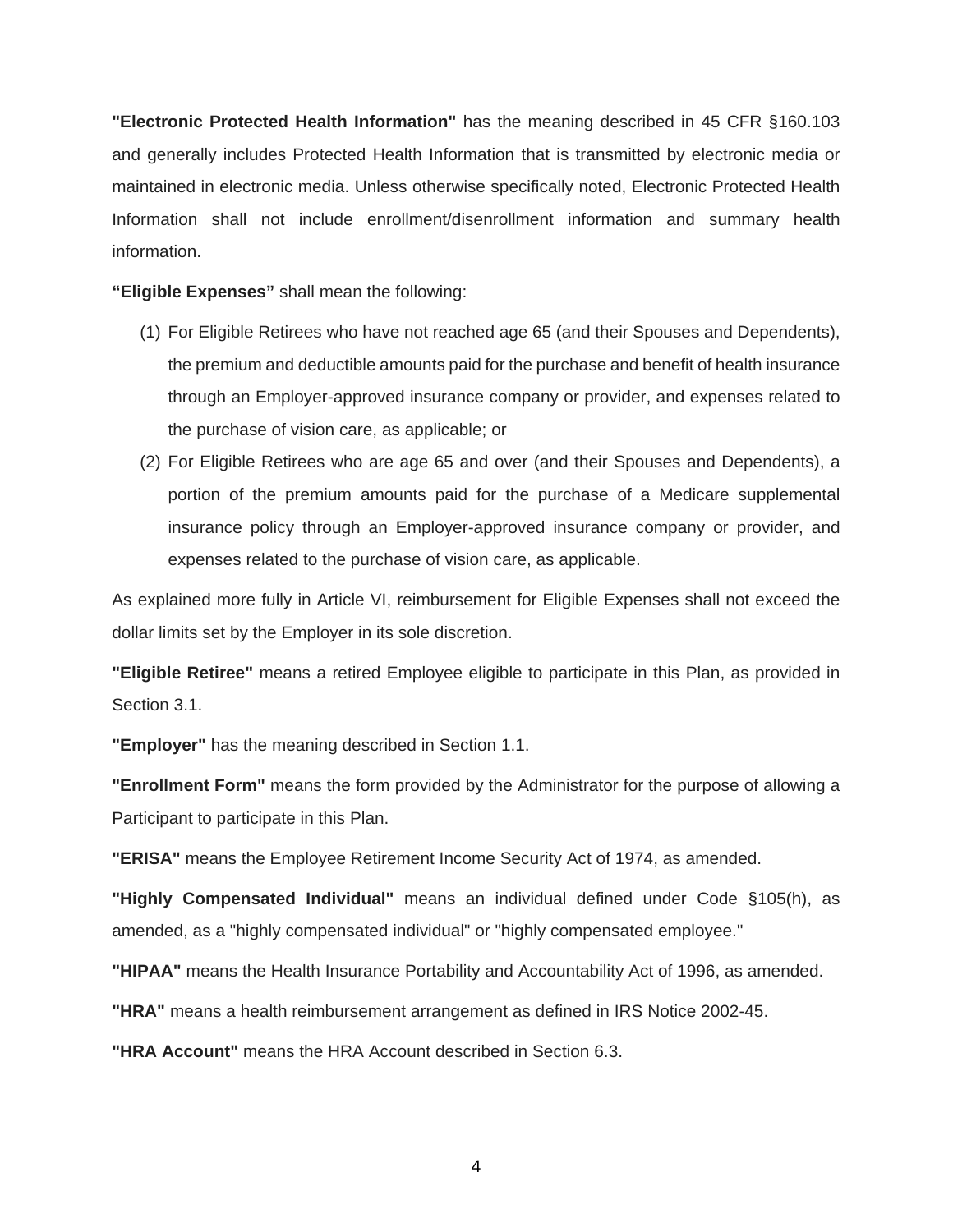**"Participant"** means an individual who is an Eligible Retiree or Dependent and who is participating in this Plan in accordance with the provisions of Article III.

**"Period of Coverage"** means the Plan Year, with the following exceptions: (a) for Eligible Retirees who first become Participants, it shall mean the portion of the Plan Year following the date participation commences, as described in Section 3.1; and (b) for Participants who terminate participation, it shall mean the portion of the Plan Year prior to the date participation in the Plan terminates, as described in Section 3.2. A different Period of Coverage (e.g., a calendar month) may be established by the Administrator and communicated to Participants.

**"Plan"** means the Plumbers and Pipefitters Local Union 344 Retiree Health Reimbursement Arrangement Plan as set forth herein and as amended from time to time.

**"Plan Year"** means the calendar year (i.e., the 12-month period commencing January 1 and ending on December 31).

**"Privacy Official"** shall have the meaning described in 45 CFR §164.530(a).

**"Protected Health Information"** shall have the meaning described in 45 CFR §160.103 and generally includes individually identifiable health information held by, or on behalf of, the Plan.

**"Related Employer"** means any Employer affiliated with Plumbers and Pipefitters Local Union 344 that, under Code §§414(b), (c), or (m), is treated as a single Employer with Oklahoma Farm Bureau and Affiliated Companies for purposes of Code §105.

**"Spouse"** shall have the meaning as set forth in the definition of ""Dependent".

**"SPD"** means the separate summary plan description describing the terms of this Plan.

**"Suspension Election Form"** means the form provided by the Administrator for the purpose of allowing a Participant to suspend his or her HRA Account for a Plan Year.

**"USERRA"** means the Uniformed Services Employment and Reemployment Rights Act of 1994, as amended.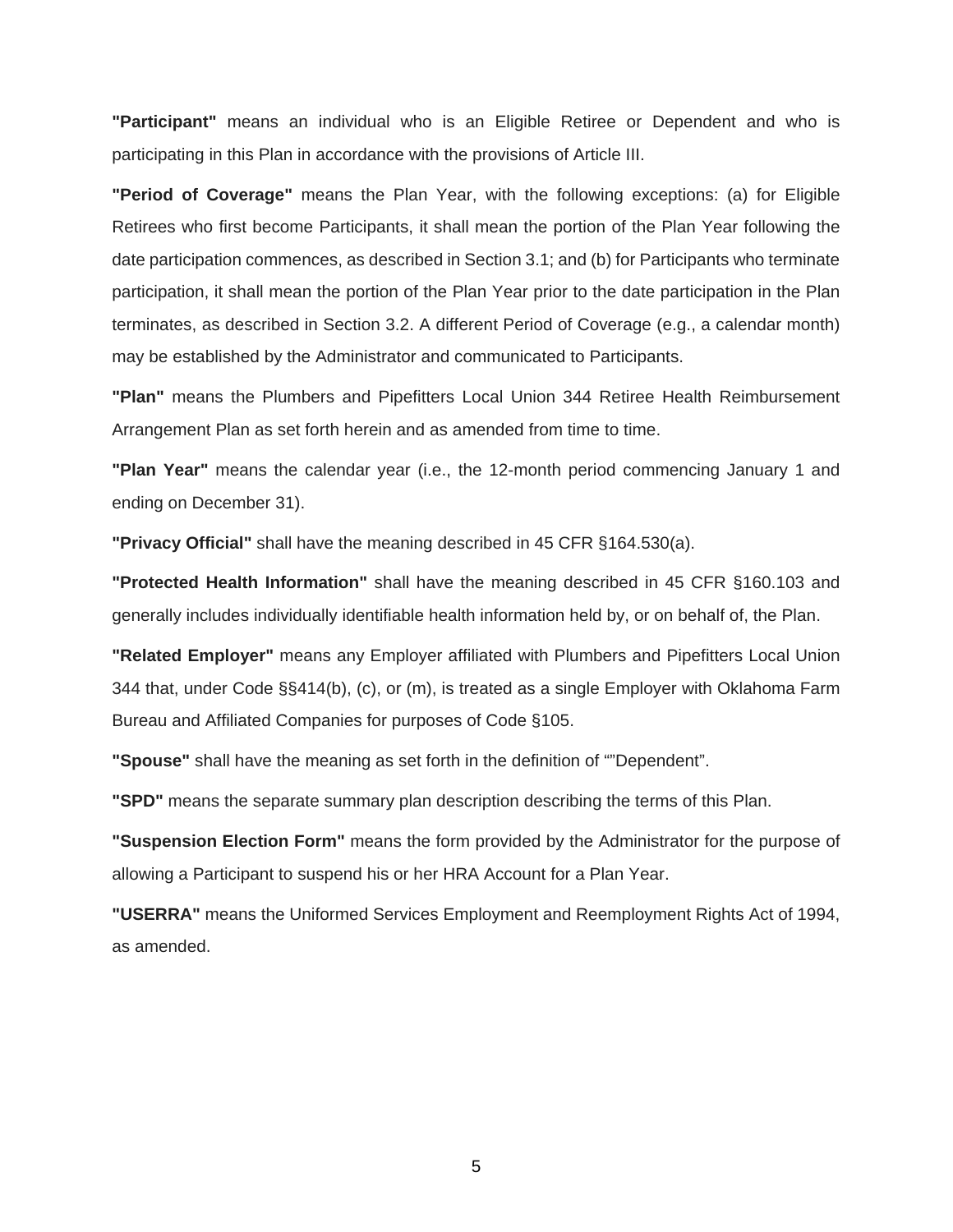# **ARTICLE III. Eligibility and Participation**

# **3.1 Eligibility to Participate**

An individual is an Eligible Retiree and may participate in this Plan if the individual is a retired employee who is not enrolled in health insurance under the federal Health Insurance Marketplace (known as the "Exchange"), and:

- a. is 65 years old or older; and
	- is currently enrolled in Medicare; and
	- purchases supplemental Medicare insurance through an Employerapproved insurance company or provider; or
- b. is under age 65 and purchases health insurance through an Employer-approved insurance company or provider.

The Spouse and/or Dependent(s) of an Eligible Retiree may also participate in the Plan.

# **3.2 Termination of Participation**

A Participant will cease to be a Participant in this Plan upon the earlier of-

- the last day of the month in which Participant ceases to be an Eligible Retiree (or an Eligible Retiree's Spouse or Dependent) as described under Section 3.1;
- the termination of this Plan; or
- the date on which the Eligible Retiree ceases (because of death or any other reason) to be a Participant.

# **ARTICLE IV. Method and Timing of Enrollment**

# **4.1 Enrollment When First Eligible**

A Participant who first becomes an Eligible Retiree by meeting the Plan's eligibility requirements under Section 3.1 will commence participation in this Plan on the Effective Date or, if later, on the first day of the calendar month immediately following the day on which such eligibility requirements have been satisfied, provided that the Eligible Retiree submits an Enrollment Form to the Administrator before the first day of the calendar month in which participation will commence. Once the Eligible Retiree is enrolled as a Participant, his or her participation will continue month-to-month and year-to-year until his or her participation ceases pursuant to Section 3.2.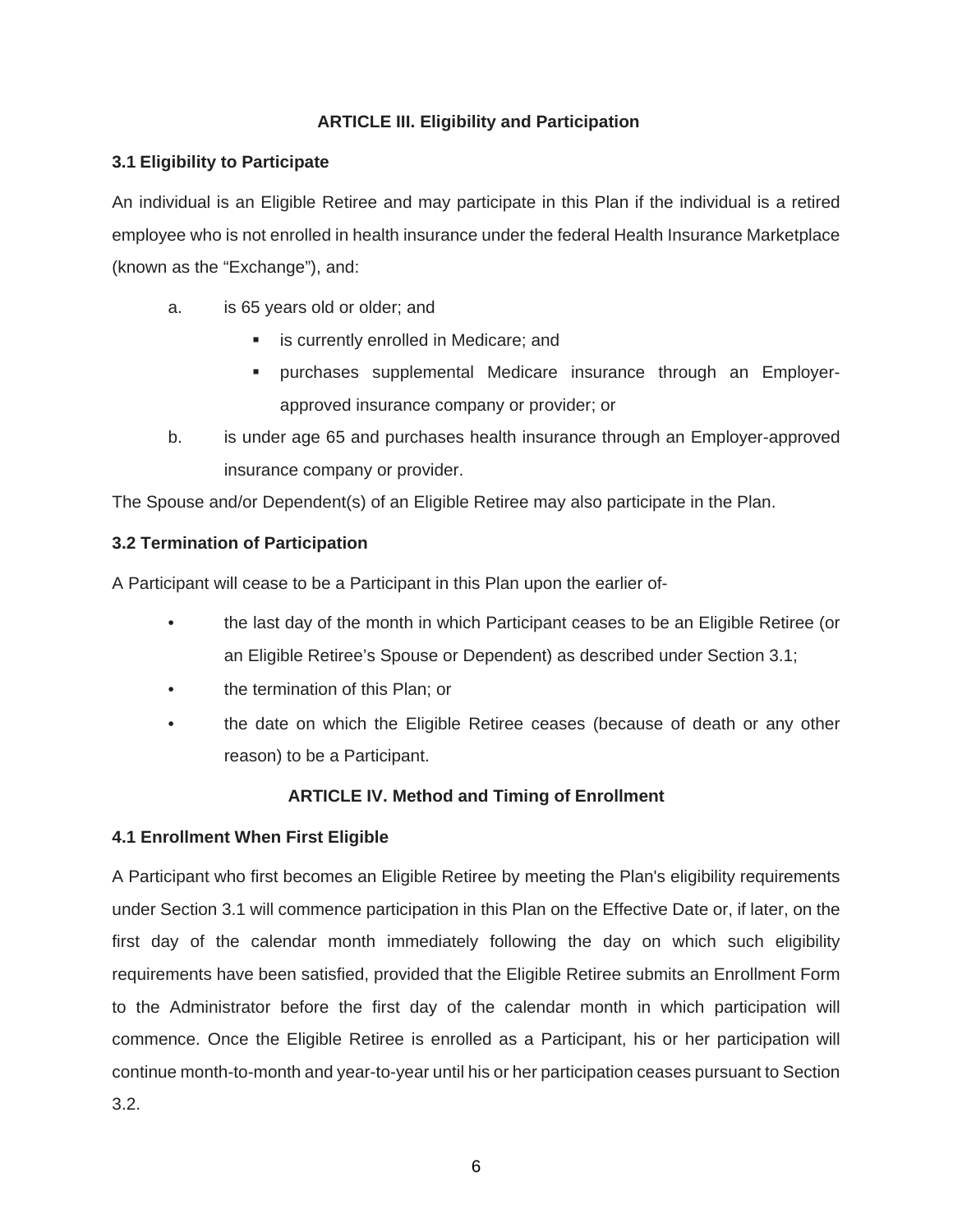#### **4.2 Election to Suspend HRA Account**

A Participant may elect to suspend his or her HRA Account for any future Plan Year by submitting a Suspension Election Form to the Administrator before the beginning of that Plan Year. The Participant's suspension election will remain in effect for the entire Plan Year to which it applies, and the Participant may not modify or revoke the election during that Plan Year. The Participant will not receive reimbursements for any Eligible Expenses incurred during the Plan Year to which the suspension election applies.

If a Participant suspends his or her HRA Account for a Plan Year, the Employer will discontinue contributing to the HRA Account. Eligible Expenses incurred before the beginning of the suspended Plan Year will be reimbursed during the suspended Plan Year, subject to the reimbursement procedures contained in Section 6.5, so long as no suspension election was in effect for the Plan Year in which such expenses were incurred.

#### **ARTICLE V. Benefits Offered and Method of Funding**

#### **5.1 Benefits Offered**

When an Eligible Retiree becomes a Participant in accordance with Articles III and IV, an HRA Account will be established for such Participant to receive Benefits in the form of reimbursements for Eligible Expenses up to the dollar limit as determined by the Employer in its discretion under Article VI (the "Total Benefit Amount"). In no event shall benefits be provided in the form of cash or any other taxable or nontaxable benefit other than reimbursement for Eligible Expenses.

#### **5.2 Employer and Participant Contributions**

(a) *Employer Contributions.* The Employer funds the full amount of the HRA Accounts. The maximum monthly contribution on behalf of all Participants shall be in the amount of the Eligible Expenses up to the Total Benefit Amount. In no event shall the Employer's monthly contribution exceed the actual cost of the Eligible Expenses.

(b) *Participant Contributions.* There are no Participant contributions for Benefits under the Plan.

(c) *No Funding Under Cafeteria Plan.* Under no circumstances will the Benefits be funded with salary reduction contributions, Employer contributions (e.g., flex credits) or otherwise under a cafeteria plan, nor will salary reduction contributions or Employer contributions be treated as Employer contributions to the Plan.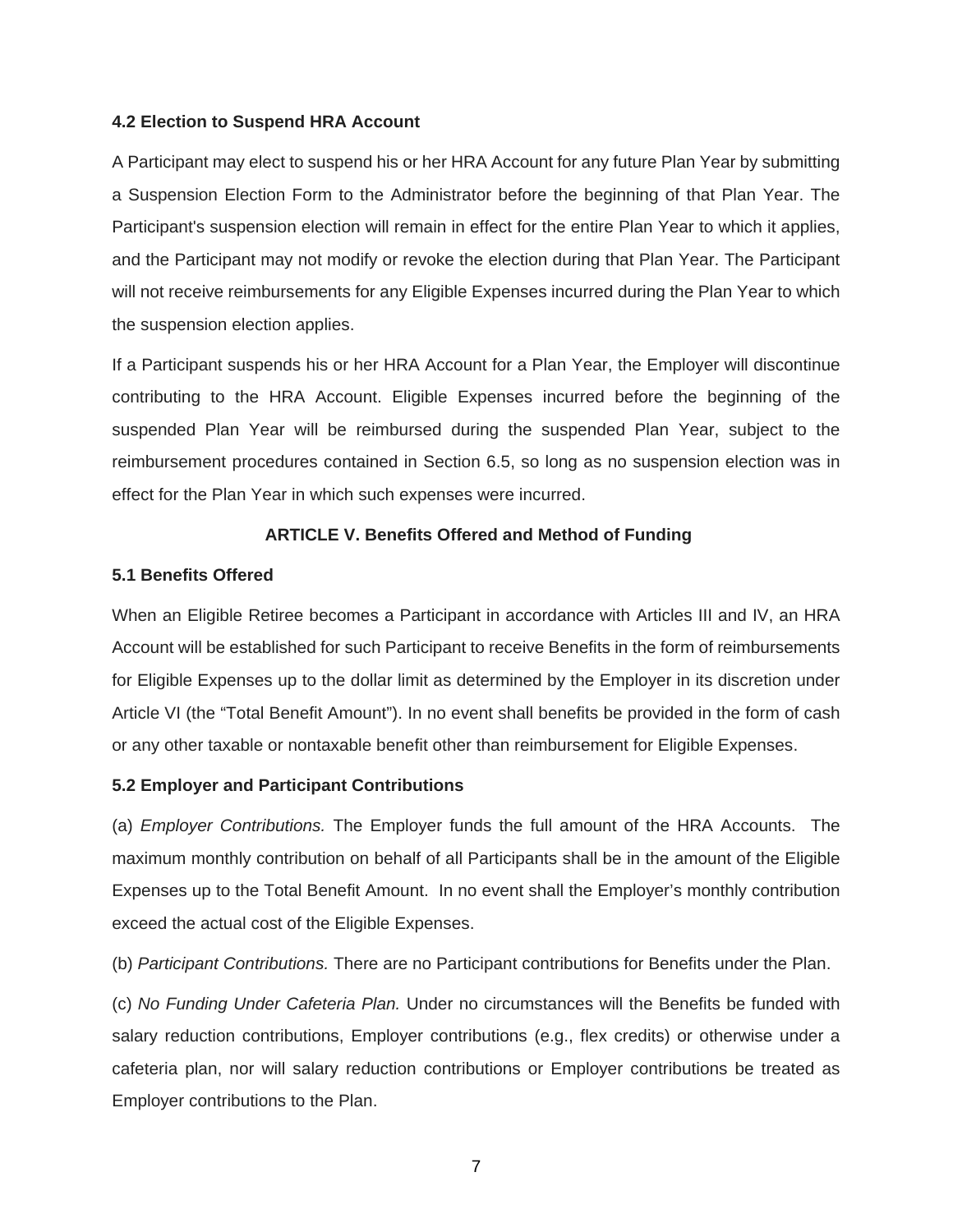# **5.3 Funding This Plan**

All of the amounts payable under this Plan shall be paid from the general assets of the Employer. Nothing herein will be construed to require the Employer or the Administrator to maintain any fund or to segregate any amount for the benefit of any Participant, and no Participant or other person shall have any claim against, right to, or security or other interest in any fund, account or asset of the Employer from which any payment under this Plan may be made. There is no trust or other fund from which Benefits are paid.

# **ARTICLE VI. Health Reimbursement Benefits**

# **6.1 Benefits**

The Plan will reimburse Participants for Eligible Expenses up to the Total Benefit Amount as determined in the Employer's discretion and as set forth and adjusted under Section 6.2. The Plan will not reimburse Participants for amounts that are not Eligible Expenses.

# **6.2 Maximum Benefits**

(a) *Maximum Benefits.* The maximum dollar amount that may be credited to a Participant's HRA Account will be determined on an annual basis in the Employer's sole discretion but in no event shall such amount be more than the actual dollar amount of the Eligible Expenses. Unused amounts may not be carried over to the next Period of Coverage, as provided in Section 6.4.

(b) *Changes.* For subsequent Plan Years, the maximum dollar limit may be changed by the Administrator and shall be communicated to Employees through the Enrollment Form, the SPD or another document.

(c) *Nondiscrimination.* Reimbursements to Highly Compensated Individuals may be limited or treated as taxable compensation to comply with Code §105(h), as may be determined by the Administrator in its sole discretion.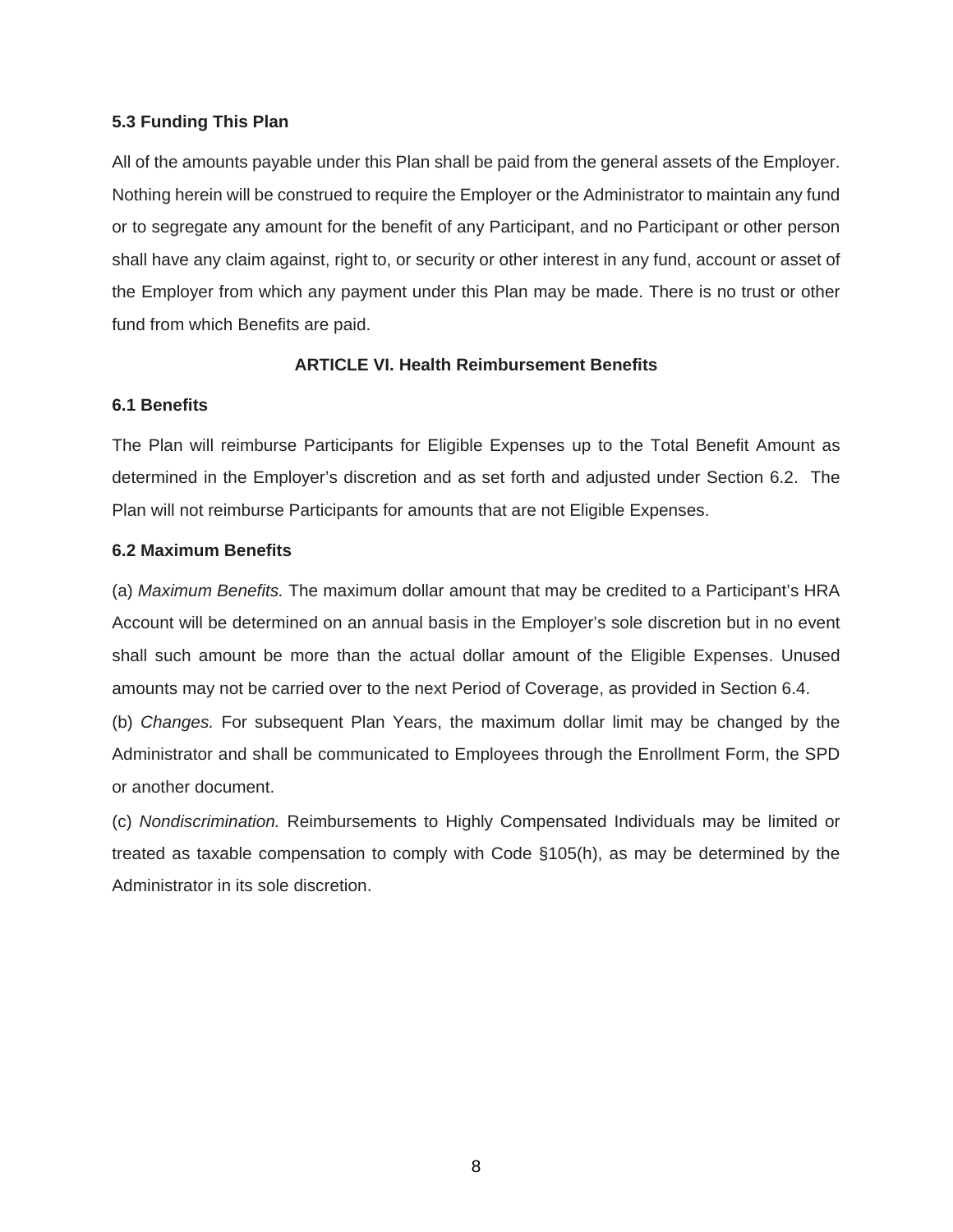#### **6.3 Establishment of Account**

The Administrator will establish and maintain an HRA Account with respect to each Participant but will not create a separate fund or otherwise segregate assets for this purpose. The HRA Account so established will merely be a recordkeeping account with the purpose of keeping track of contributions and available reimbursement amounts.

(a) *Crediting of Accounts*. A Participant's HRA Account will be credited at the beginning of each calendar month with an amount equal to the applicable maximum dollar limit for the Period of Coverage divided by the number of months in that Period of Coverage (e.g., divided by 12 in a 12-month Plan Year).

(b) *Debiting of Accounts*. A Participant's HRA Account will be debited during each Period of Coverage for any reimbursement of Eligible Expenses incurred during the Period of Coverage up to the Total Benefit Amount.

(c) *Available Amount.* The amount available for reimbursement of Eligible Expenses is the amount credited to the Participant's HRA Account under subsection (a) reduced by prior reimbursements debited under subsection (b).

#### **6.4 Carryover of Accounts**

If any balance remains in the Participant's HRA Account for a Period of Coverage after all reimbursements have been made for the Period of Coverage, such balance shall not be carried over to reimburse the Participant for Eligible Expenses incurred during a subsequent Period of Coverage. However, upon loss of eligibility, the Participant's coverage ceases, and expenses incurred after such time will not be reimbursed. In addition, any HRA benefit payments that are unclaimed (e.g., uncashed benefit checks) by the close of the Plan Year following the Period of Coverage in which the Eligible Expense was incurred shall be forfeited.

#### **6.5 Reimbursement Procedure**

(a) *General Procedure*. The Plan will reimburse Participants in accordance with the procedures set forth in the SPD.

(b) *Claims Denied.* For reimbursement claims that are wholly or partially denied, see the appeals procedure in Article VIII.

# **6.6 Named Fiduciary; Compliance With ERISA, COBRA, HIPAA, etc.**

9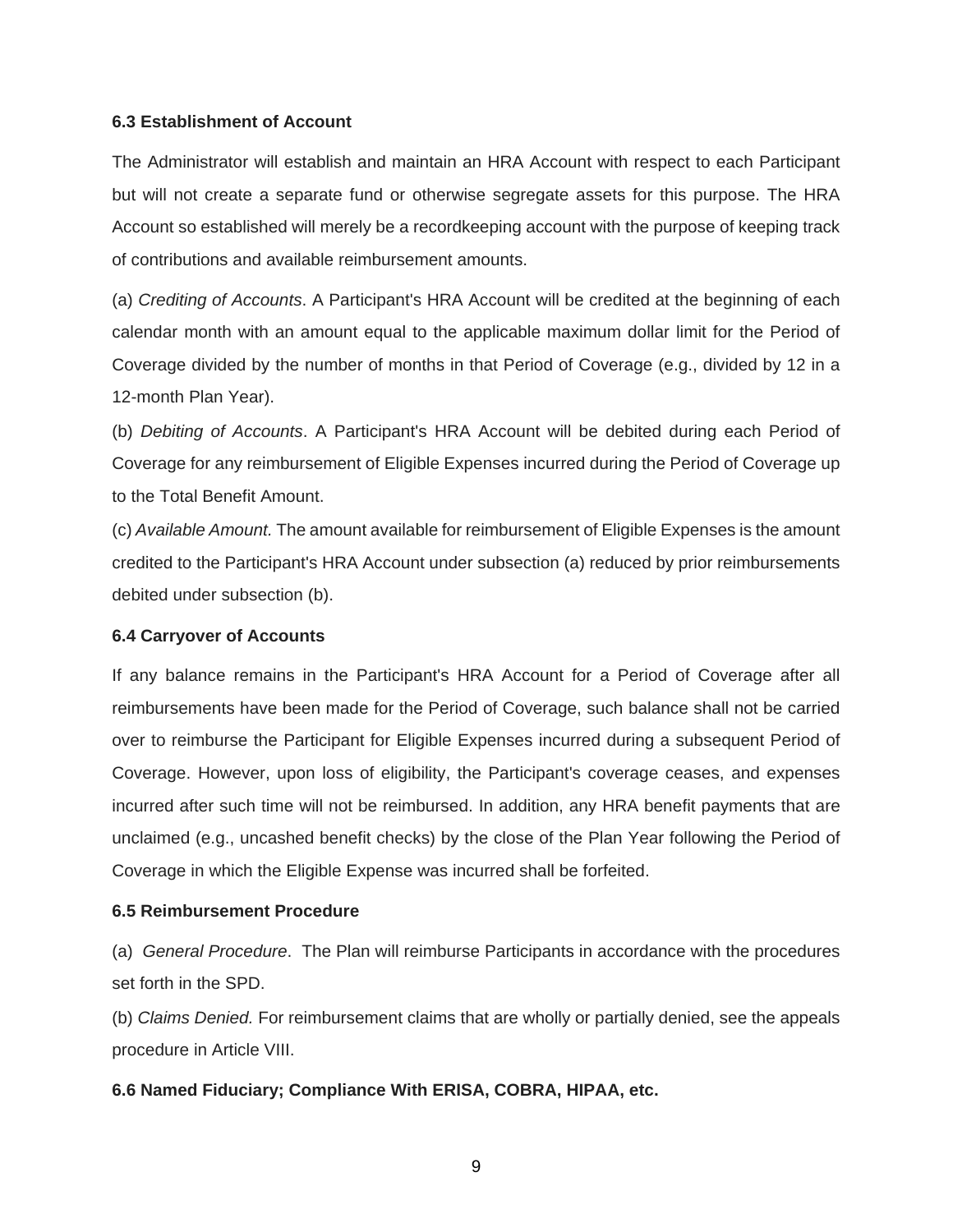(a) *Named Fiduciary*. Plumbers and Pipefitters Local Union 344 is the named fiduciary for the Plan for purposes of ERISA §402(a).

(b) *Laws Applicable to Group Health Plans*. Benefits shall be provided in compliance with ERISA, HIPAA and other group health plan laws to the extent required by such laws.

# **ARTICLE VII. HIPAA PRIVACY AND SECURITY**

# **7.1 Employer's Certification of Compliance**

The Plan shall not disclose Protected Health Information to the Employer unless the Employer certifies that the Plan document incorporates the provisions of 45 CFR §164.504(f)(2)(ii) and the Employer agrees to conditions of disclosure set forth in this Article VII.

# **7.2 Permitted Disclosure of Enrollment/Disenrollment Information**

The Plan may disclose to the Employer information on whether an individual is a Participant in the Plan.

# **7.3 Permitted Uses and Disclosures of Summary Health Information**

The Plan may disclose Summary Health Information to the Employer, provided that the Employer requests the Summary Health Information for the purpose of modifying, amending, or terminating the Plan.

"Summary Health Information" means information (a) that summarizes the claims history, claims expenses, or type of claims experienced by individuals for whom a plan sponsor had provided health benefits under a health plan; and (b) from which the information described at 42 CFR §164.514(b)(2)(i) has been deleted, except that the geographic information described in 42 CFR §164.514(b)(2)(i)(B) need only be aggregated to the level of a five-digit ZIP code.

# **7.4 Permitted and Required Uses and Disclosure of Protected Health Information for Plan Administration Purposes**

Unless otherwise permitted by law, the Plan may disclose a Covered Individual's Protected Health Information to the Employer, provided that the Employer will use or disclose such Protected Health Information only for Plan administration purposes. "Plan administration purposes" means administration functions performed by the Employer on behalf of the Plan, such as quality assurance, claims processing (including appeals), auditing, and monitoring. Plan administration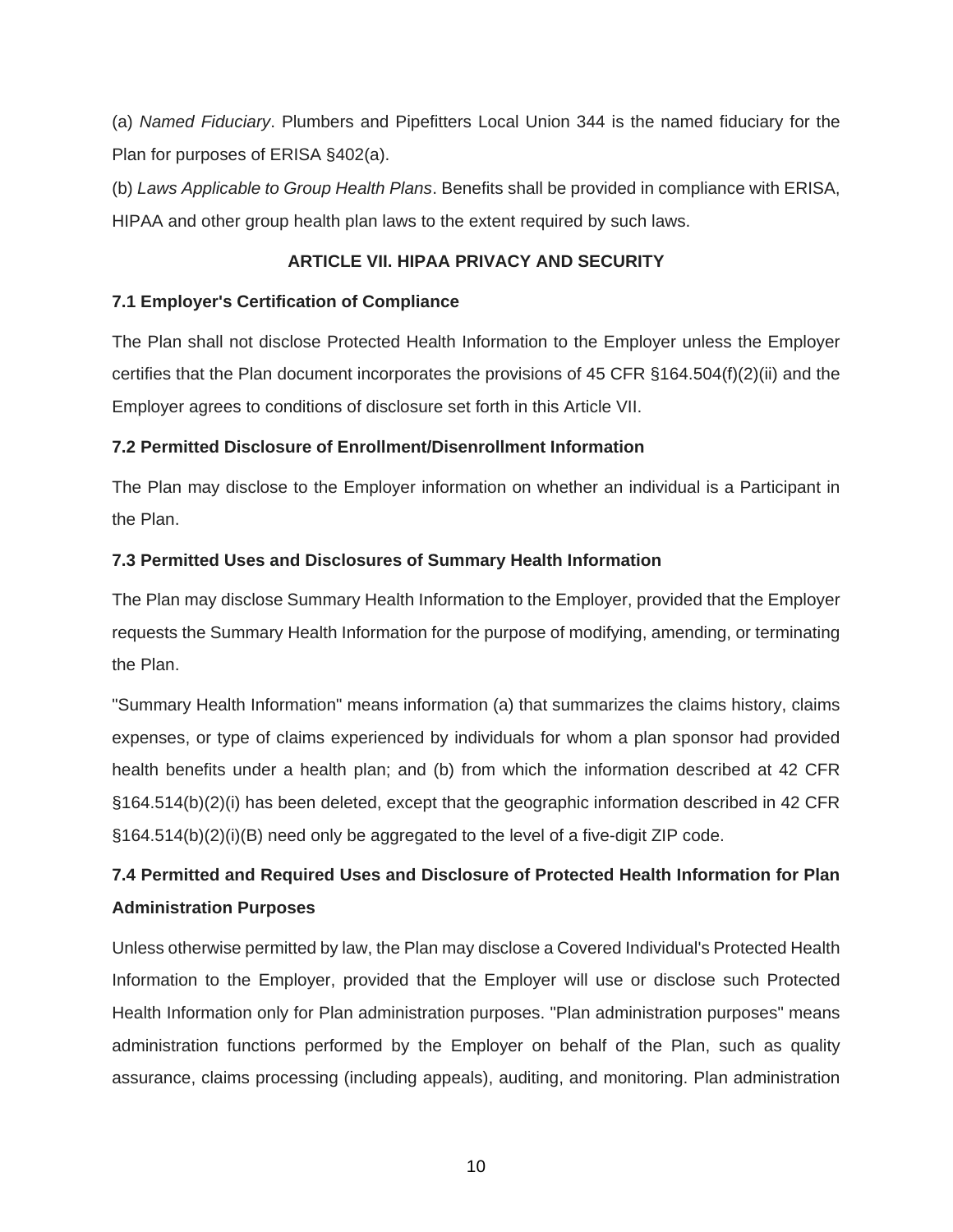functions do not include functions performed by the Employer in connection with any other benefit or benefit plan of the Employer, and they do not include any employment-related functions. Any disclosure to and use by Employer of a Covered Individual's Protected Health Information will be subject to and consistent with the provisions of this Article VII (including, but not limited to, the restrictions on the Employer's use and disclosure described in Section 7.5) and the specifications and requirements of the administrative simplification provisions of HIPAA and its implementing regulations at 45 CFR Parts 160-164.

#### **7.5 Restrictions on Employer's Use and Disclosure of Protected Health Information**

(a) Employer will neither use nor further disclose a Covered Individual's Protected Health Information, except as permitted or required by the Plan document, or as required by law.

(b) Employer will ensure that any agent, including any subcontractor, to which it provides a Covered Individual's Protected Health Information or Electronic Protected Health Information received from the Plan, agrees to the restrictions, conditions, and security measures of the Plan document that apply to Employer with respect to the Protected Health Information or Electronic Protected Health Information, respectively.

(c) Employer will not use or disclose a Covered Individual's Protected Health Information for employment-related actions or decisions, or in connection with any other benefit or employee benefit plan of Employer.

(d) Employer will report to the Plan any use or disclosure of a Covered Individual's Protected Health Information that is inconsistent with the uses and disclosures allowed under the Plan document promptly upon learning of such inconsistent use or disclosure.

(e) Employer will make Protected Health Information available to the Plan or to the Covered Individual who is the subject of the information in accordance with 45 CFR §164.524.

(f) Employer will make a Covered Individual's Protected Health Information available for amendment, and will on notice amend a Covered Individual's Protected Health Information, in accordance with 45 CFR §164.526.

(g) Employer will track disclosures it may make of a Covered Individual's Protected Health Information that are accountable under 45 CFR §164.528 so that it can make available the information required for the Plan to provide an accounting of disclosures in accordance with 45 CFR §164.528.

11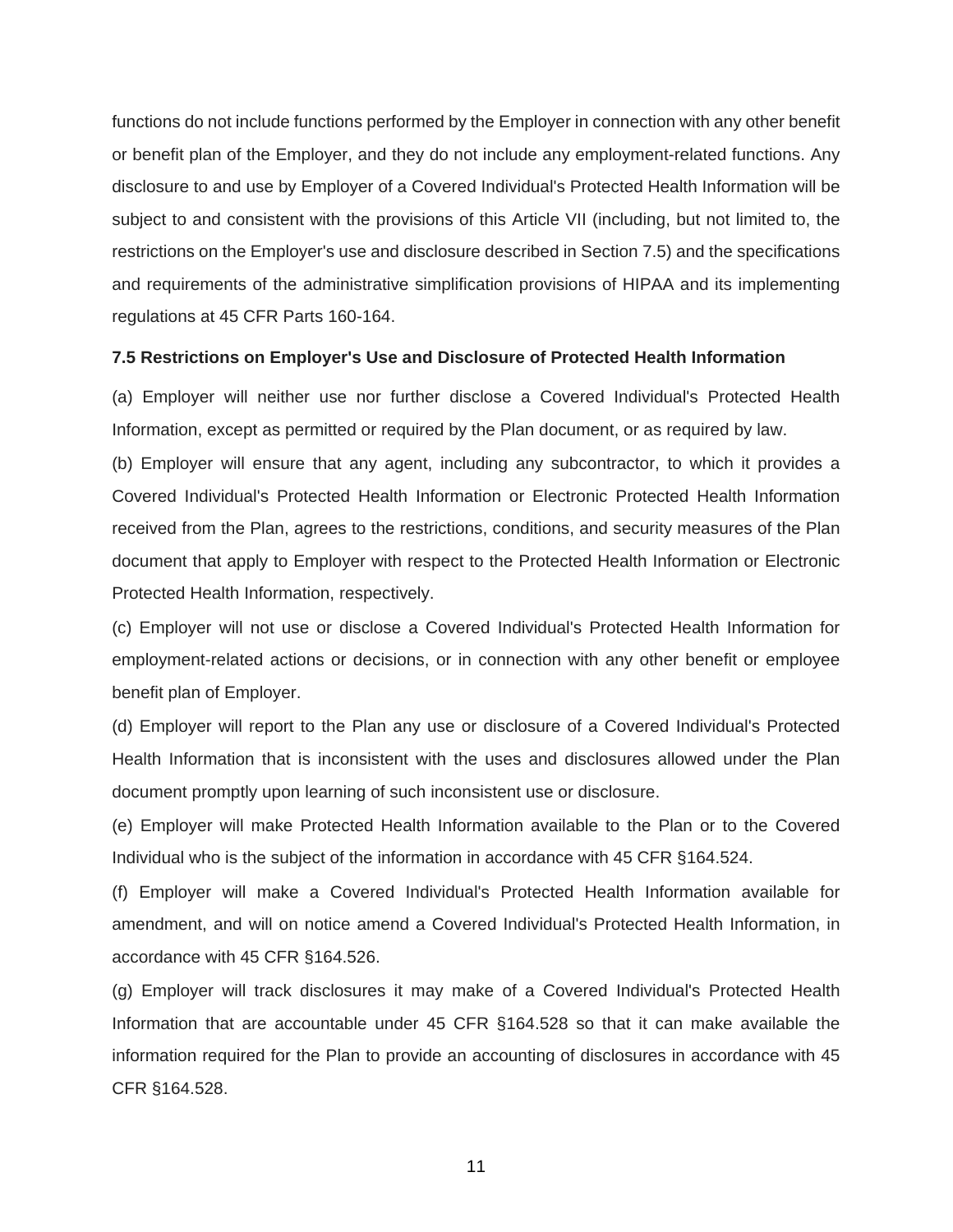(h) Employer will make its internal practices, books, and records relating to its use and disclosure of a Covered Individual's Protected Health Information available to the Plan and to the U.S. Department of Health and Human Services to determine compliance with the HIPAA Privacy Rule at 45 CFR Part 164, Subpart E.

(i) Employer will, if feasible, return or destroy (and cause its subcontractors and agents to, if feasible, return or destroy) all Protected Health Information of a Covered Individual, in whatever form or medium, received from the Plan or any health insurance issuer or business associate servicing the Plan, including all copies thereof and all data, compilations, or other works derived therefrom that allow identification of any Covered Individual who is the subject of the Protected Health Information, when the Covered Individual's Protected Health Information is no longer needed for the plan administration functions for which the disclosure was made. If it is not feasible to return or destroy all such Protected Health Information, Employer will limit (and will cause its subcontractors and agents to limit) the use or disclosure of any Covered Individual's Protected Health Information that cannot feasibly be returned or destroyed to those purposes that make the return or destruction of the information infeasible.

(j) Employer will ensure that the adequate separation between Plan and Employer (i.e., the "firewall"), required in 45 CFR §164.504(f)(2)(iii), is satisfied.

#### **7.6 Adequate Separation Between Employer and the Plan**

(a) Only the following employees or classes of employees or other workforce members under the control of Employer may be given access to a Covered Individual's Protected Health Information or Electronic Protected Health Information received from the Plan or a business associate servicing the Plan:

- Privacy Official;
- Employees in the Employer's Human Resources Department;
- Employees in the Employer's Office of General Counsel; and
- Any other class of employees designated in writing by the Privacy Official.

(b) The employees, classes of employees, or other workforce members identified in Section 7.6(a) will have access to a Covered Individual's Protected Health Information or Electronic Protected Health Information only to perform the plan administration functions that Employer provides for the Plan, as specified in Section 7.4.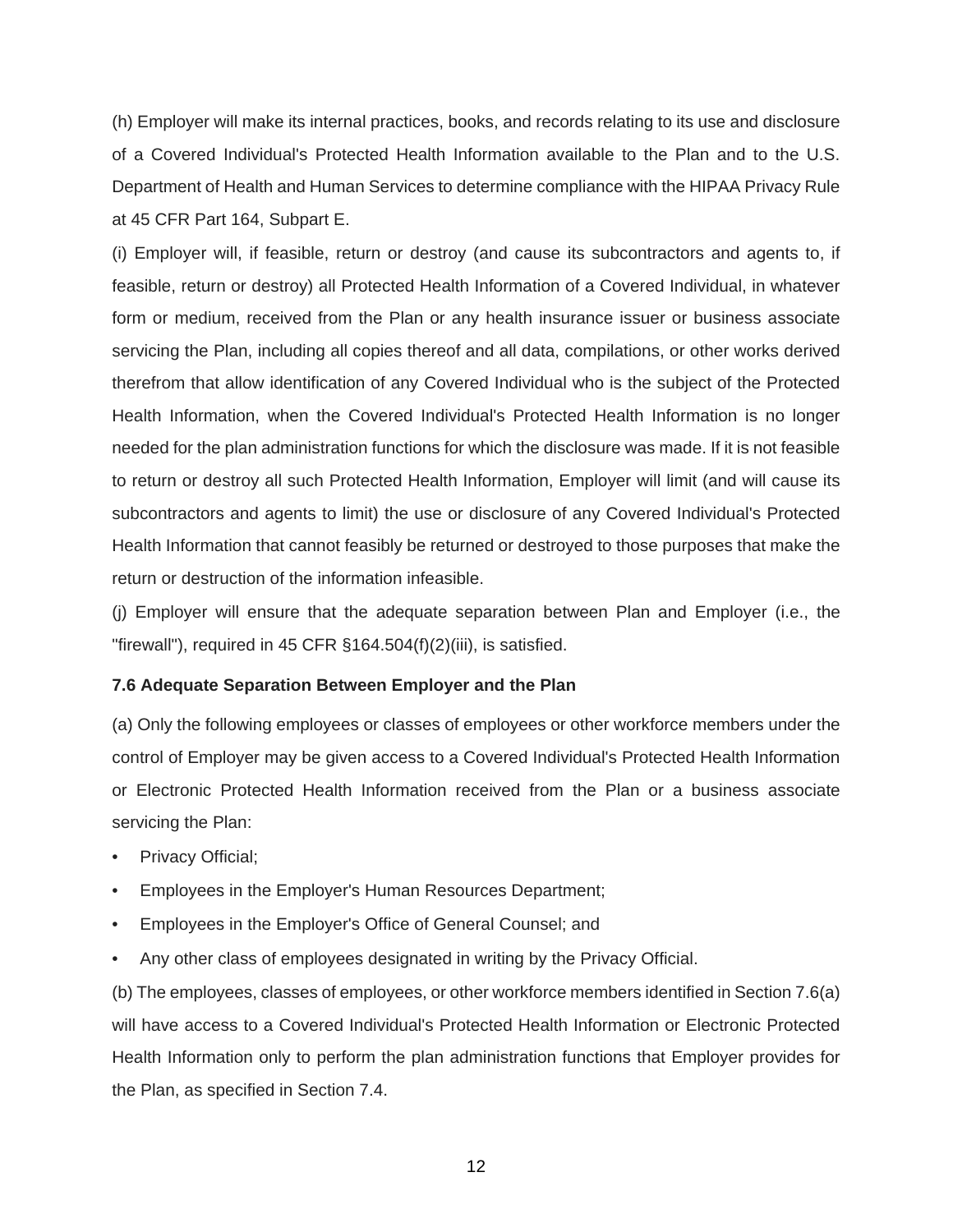(c) The employees, classes of employees, or other workforce members identified in Section 7.6(a) will be subject to disciplinary action and sanctions pursuant to the Employer's employee discipline and termination procedures, for any use or disclosure of a Covered Individual's Protected Health Information or Electronic Protected Health Information in breach or violation of or noncompliance with the provisions of this Article VII.

# **7.7 Security Measures for Electronic Protected Health Information**

The Employer will implement administrative, physical, and technical safeguards that reasonably and appropriately protect the confidentiality, integrity, and availability of a Covered Individual's Electronic Protected Health Information that the Employer creates, receives, maintains, or transmits on the Plan's behalf.

# **7.8 Notification of Security Incident**

The Employer will report to the Plan any attempted or successful unauthorized access, use, disclosure, modification, or destruction of information, or interference with system operations in the Employer's information systems, of which the Employer becomes aware.

# **ARTICLE VIII. Appeals Procedure**

# **8.1 Procedure If Benefits Are Denied Under This Plan**

If a claim for reimbursement under this Plan is wholly or partially denied, claims shall be administered in accordance with the claims procedure set forth in the SPD. An internal and external review process shall be provided as legally required and as further set forth in the SPD.

# **ARTICLE IX. Recordkeeping and Administration**

#### **9.1 Administrator**

The administration of this Plan shall be under the supervision of the Administrator. It is the principal duty of the Administrator to see that this Plan is carried out, in accordance with its terms, for the exclusive benefit of persons entitled to participate in this Plan without discrimination among them.

# **9.2 Powers of the Administrator**

The Administrator shall have such duties and powers as it considers necessary or appropriate to discharge its duties. It shall have the exclusive right to interpret the Plan and to decide all matters thereunder, and all determinations of the Administrator with respect to any matter hereunder shall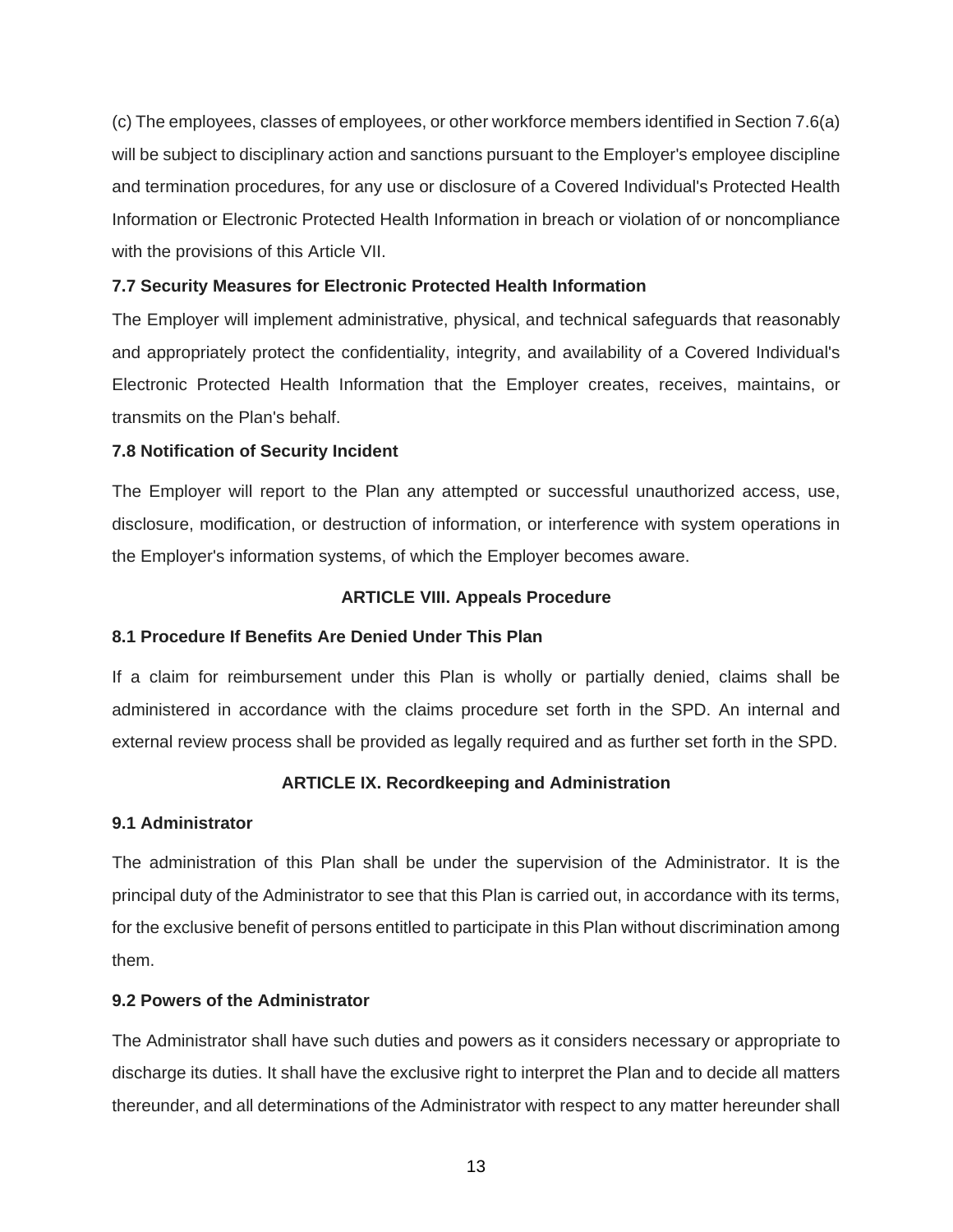be conclusive and binding on all persons. Without limiting the generality of the foregoing, the Administrator shall have the following discretionary authority:

(a) to construe and interpret this Plan, including all possible ambiguities, inconsistencies, and omissions in the Plan and related documents, and to decide all questions of fact, questions relating to eligibility and participation, and questions of Benefits under this Plan;

(b) to prescribe procedures to be followed and the forms to be used by Participants to enroll in and submit claims pursuant to this Plan;

(c) to prepare and distribute information explaining this Plan and the Benefits under this Plan in such manner as the Administrator determines to be appropriate;

(d) to request and receive from all Participants such information as the Administrator shall from time to time determine to be necessary for the proper administration of this Plan;

(e) to furnish each Participant with such reports with respect to the administration of this Plan as the Administrator determines to be reasonable and appropriate;

(f) to receive, review, and keep on file such reports and information concerning the Benefits covered by this Plan as the Administrator determines from time to time to be necessary and proper;

(g) to appoint and employ such individuals or entities to assist in the administration of this Plan as it determines to be necessary or advisable, including legal counsel and benefit consultants;

(h) to sign documents for the purposes of administering this Plan, or to designate an individual or individuals to sign documents for the purposes of administering this Plan;

(i) to secure independent medical or other advice and require such evidence as it deems necessary to decide any claim or appeal; and

(j) to maintain the books of accounts, records, and other data in the manner necessary for proper administration of this Plan and to meet any applicable disclosure and reporting requirements.

#### **9.3 Reliance on Participant, Tables, etc.**

The Administrator may rely upon the information submitted by a Participant as being proper under the Plan and shall not be responsible for any act or failure to act because of a direction or lack of direction by a Participant. The Administrator will also be entitled, to the extent permitted by law, to rely conclusively on all tables, valuations, certificates, opinions and reports that are furnished by accountants, attorneys, or other experts employed or engaged by the Administrator.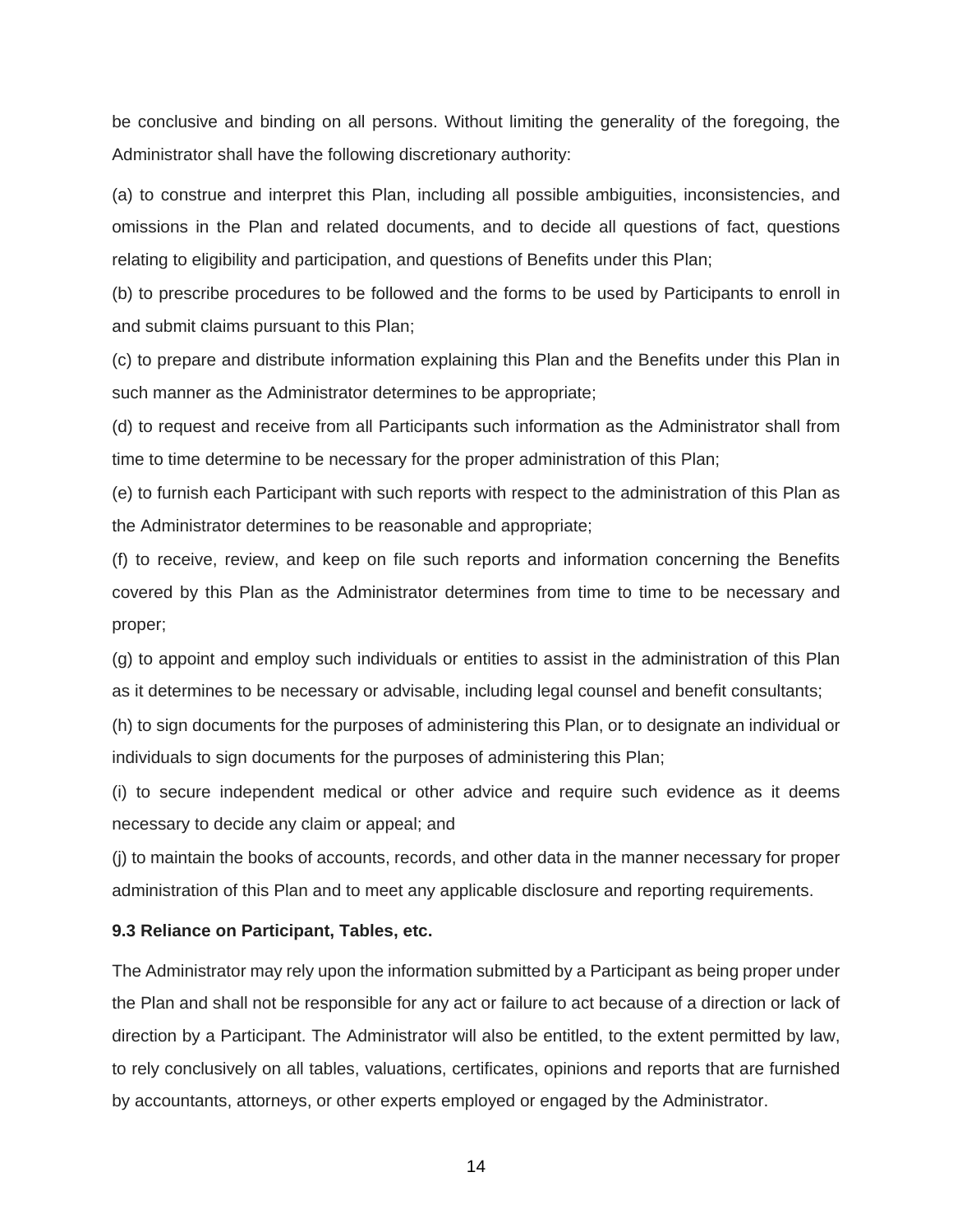# **9.4 Provision for Third-Party Plan Service Providers**

The Administrator may employ the services of such persons as it may deem necessary or desirable in connection with the operation of the Plan. Unless otherwise provided in the service agreement, obligations under this Plan shall remain the obligation of the Employer.

#### **9.5 Fiduciary Liability**

To the extent permitted by law, the Administrator shall not incur any liability for any acts or for failure to act except for the Administrator's own willful misconduct or willful breach of this Plan.

# **9.6 Compensation of Plan Administrator**

Unless otherwise determined by the Employer and permitted by law, any Administrator who is also an Employee of the Employer shall serve without compensation for services rendered in such capacity, but all reasonable expenses incurred in the performance of the Administrator's duties shall be paid by the Employer.

#### **9.7 Bonding**

The Administrator shall be bonded to the extent required by ERISA.

#### **9.8 Insurance Contracts**

The Employer shall have the right (a) to enter into a contract with one or more insurance companies for the purposes of providing any Benefits under the Plan; and (b) to replace any of such insurance companies or contracts.

#### **9.9 Inability to Locate Payee**

If the Administrator is unable to make payment to any Participant or other person to whom a payment is due under the Plan because it cannot ascertain the identity or whereabouts of such Participant or other person after reasonable efforts have been made to identify or locate such person, then such payment and all subsequent payments otherwise due to such Participant or other person shall be forfeited following a reasonable time after the date that any such payment first became due.

# **9.10 Effect of Mistake**

In the event of a mistake as to the eligibility or participation of an Eligible Retiree, or the allocations made to the HRA Account of any Participant, or the amount of Benefits paid or to be paid to a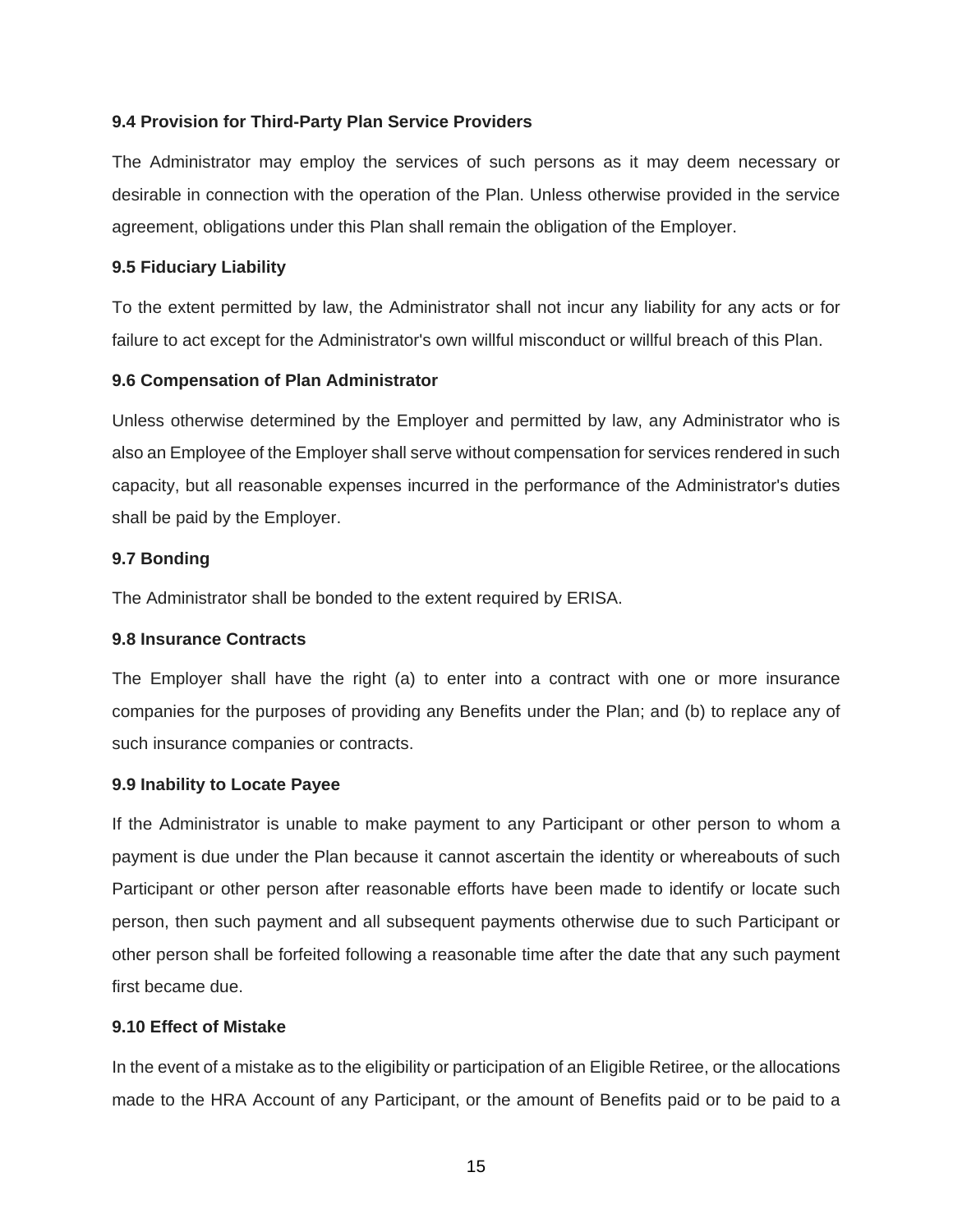Participant or other person, the Administrator shall, to the extent that it deems administratively possible and otherwise permissible under Code §105, the regulations issued thereunder or other applicable law, cause to be allocated or cause to be withheld or accelerated, or otherwise make adjustment of, such amounts as it will in its judgment accord to such Participant or other person the credits to the HRA Account or distributions to which he or she is properly entitled under the Plan. Such action by the Administrator may include withholding of any amounts due to the Plan or the Employer from Compensation paid by the Employer.

# **ARTICLE X. General Provisions**

# **10.1 Expenses**

All reasonable expenses incurred in administering the Plan are currently paid by the Employer.

# **10.2 No Contract of Employment**

Nothing herein contained is intended to be or shall be construed as constituting a contract or other arrangement between any Employee and the Employer to the effect that such Employee will be employed for any specific period of time. All Employees are considered to be (or have been) employed at the will of the Employer.

#### **10.3 Amendment and Termination**

This Plan has been established with the intent of being maintained for an indefinite period of time. Nonetheless, the Employer may amend or terminate all or any part of this Plan at any time for any reason by resolution of the Employer's Board of Trustees or by any person or persons authorized by the Board of Trustees to take such action, and any such amendment or termination will automatically apply to the Related Employers that are participating in this Plan.

# **10.4 Governing Law**

This Plan shall be construed, administered and enforced according to the laws of the State of Oklahoma, to the extent not superseded by the Code, ERISA or any other federal law.

#### **10.5 Code and ERISA Compliance**

It is intended that this Plan meet all applicable requirements of the Code and ERISA, and of all regulations issued thereunder. This Plan shall be construed, operated and administered accordingly, and in the event of any conflict between any part, clause, or provision of this Plan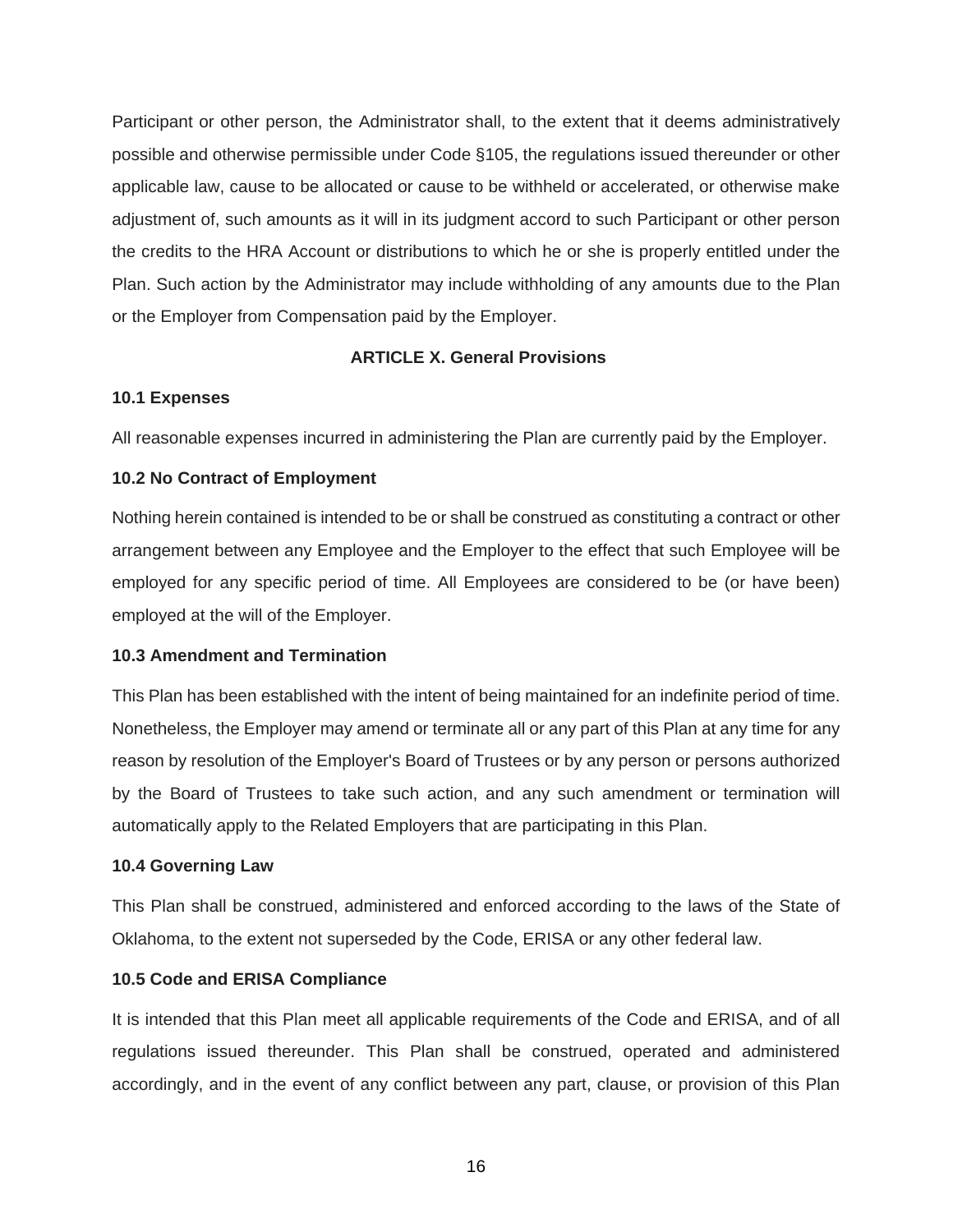and the Code and/or ERISA, the provisions of the Code and ERISA shall be deemed controlling, and any conflicting part, clause, or provision of this Plan shall be deemed superseded to the extent of the conflict.

# **10.6 No Guarantee of Tax Consequences**

The Employer makes no commitment or guarantee that any amounts paid to or for the benefit of a Participant under this Plan will be excludable from the Participant's gross income for federal, state, or local income tax purposes. It shall be the obligation of each Participant to determine whether each payment under this Plan is excludable from the Participant's gross income for federal, state, and local income tax purposes and to notify the Administrator if the Participant has any reason to believe that such payment is not so excludable.

# **10.7 Indemnification of Employer**

If any Participant receives one or more payments or reimbursements under this Plan on a taxfree basis, and such payments do not qualify for such treatment under the Code, such Participant shall indemnify and reimburse the Employer for any liability it may incur for failure to withhold federal income taxes, Social Security taxes, or other taxes from such payments or reimbursements.

# **10.8 Non-Assignability of Rights**

The right of any Participant to receive any reimbursement under this Plan shall not be alienable by the Participant by assignment or any other method and shall not be subject to claims by the Participant's creditors by any process whatsoever. Any attempt to cause such right to be so subjected will not be recognized, except to such extent as may be required by law.

#### **10.9 Headings**

The headings of the various Articles and Sections (but not subsections) are inserted for convenience of reference and are not to be regarded as part of this Plan or as indicating or controlling the meaning or construction of any provision.

#### **10.10 Plan Provisions Controlling**

In the event that the terms or provisions of any summary or description of this Plan, or of any other instrument, are in any construction interpreted as being in conflict with the provisions of this Plan as set forth in this document, the provisions of this Plan shall be controlling.

17